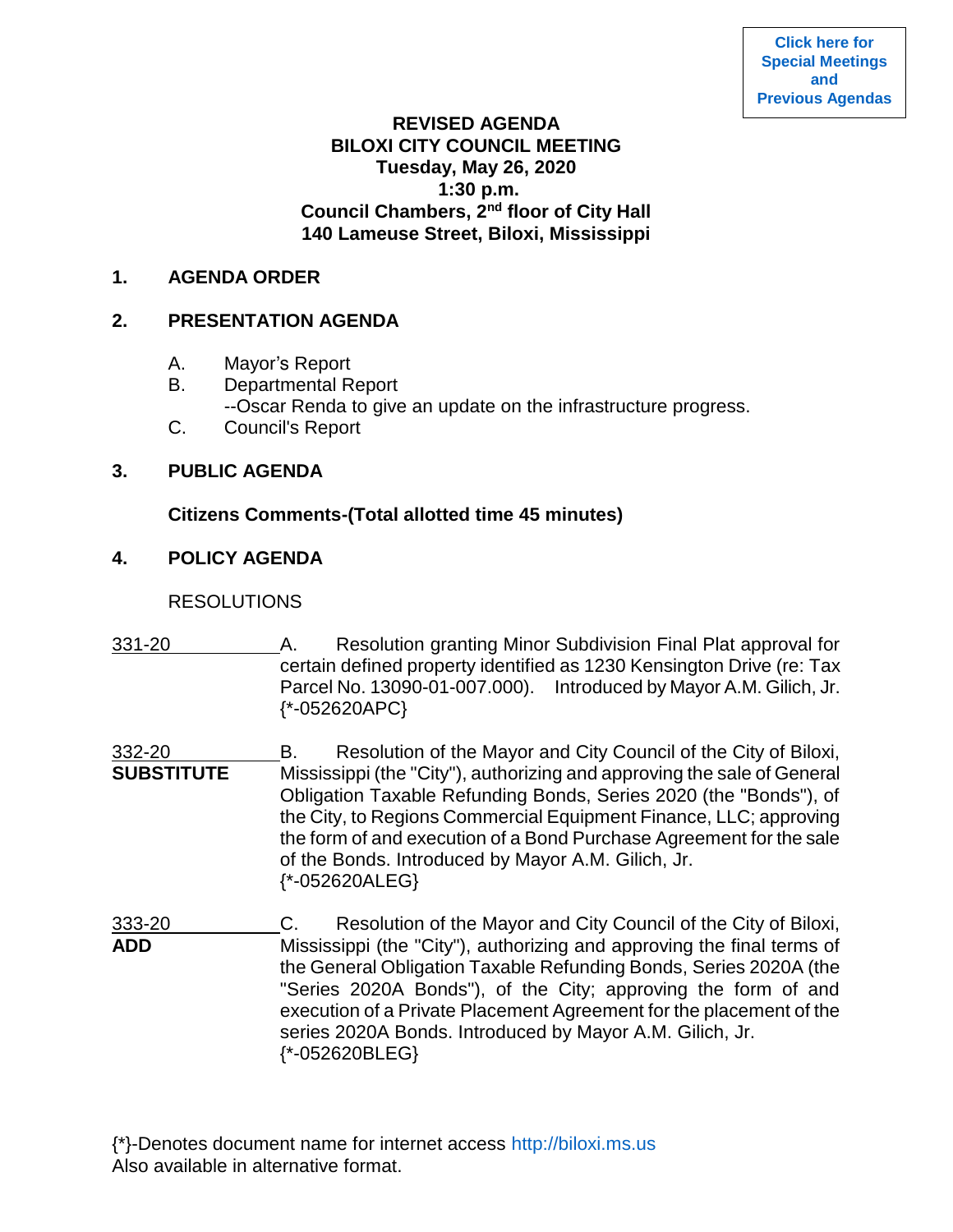#### **5. CONSENT AGENDA**

- 334-20 A. Resolution authorizing the issuance of a check to Boom Boom Committee Inc. in the amount of \$10,000.00 for the advertisement and promotion of the City of Biloxi's Annual 4th of July Celebration. Introduced by Mayor A.M. Gilich, Jr. {\*-052620AEXC}
- 335-20 B. Resolution authorizing expenditure Cruisin' The Coast Inc. in the amount of \$10,000.00. Introduced by Mayor A.M. Gilich, Jr. {\*-052620BEXC}
- 336-20 C. Resolution appointing Mississippi Municipal League 2020 Voting Delegates for the City of Biloxi. Introduced by Mayor A.M. Gilich, Jr. {\*-052620CEXC}
- 337-20 D. Resolution to approve and authorize the lowest and best quote received to Furnish and Install a Washing Machine from CLEC Distributing in the total amount of \$11,886.00. Funding: Fire Budget via insurance rebate. Introduced by Mayor A.M. Gilich, Jr. {\*-052620APUR}
- 338-20 E. Resolution amending the Municipal Budget for fiscal year ending September 30, 2020, and authorizing the Biloxi Police Department use of Property Room Funds, in the amount of \$609.92. Introduced by Mayor A.M. Gilich, Jr. {\*-052620APD}
- 339-20 F. Resolution accepting grant award from U.S. Department of Justice, and amending the municipal budget for fiscal year ending September 30, 2020 to recognize grant funds into the budget established for the City of Biloxi Police Department, in the amount of \$106,222.00. Introduced by Mayor A.M. Gilich, Jr.  $\{*-052620BPD\}$
- 340-20 G. Resolution authorizing entry into Professional Services Agreement with Neel-Schaffer, Inc. in connection with the Hurricane Katrina Infrastructure Repair Program, Area 6: Buena Vista West, Phase 1 & 2, Project No. KG646. Introduced by Mayor A.M. Gilich, Jr. {\*-052620ACON}
- 341-20 **H.** Resolution accepting the bid of Weaver Electric, Inc. and authorizing entry into a Construction Agreement for Capital Project No. 1062: Highway 90 Fishing Pier Lights. Introduced by Mayor A.M. Gilich, Jr. {\*-052620BCON}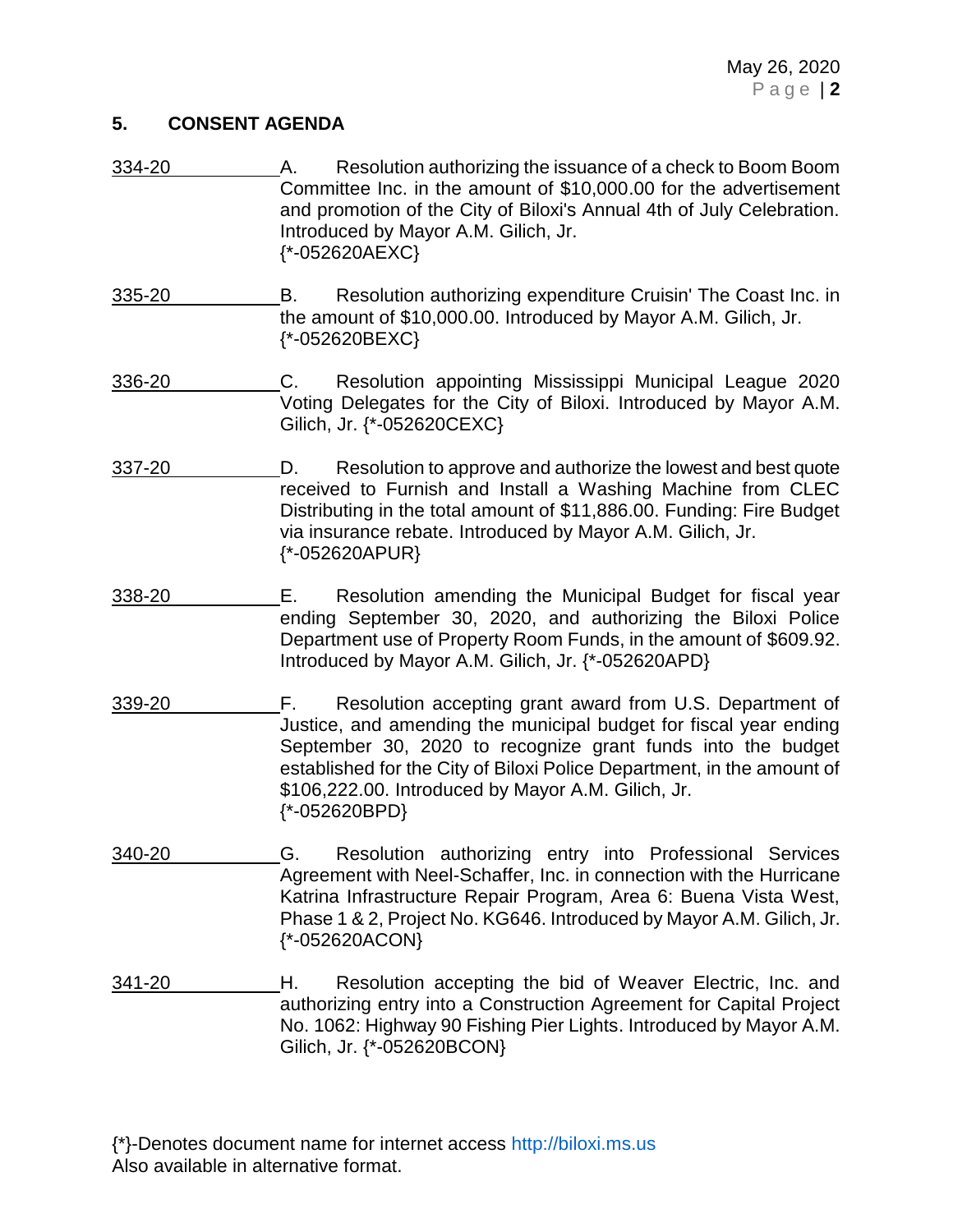#### **5. CONSENT AGENDA-Continued**

- 342-20 I. Resolution authorizing Amendment of Interagency Ground Lease Agreement by and between the city of Biloxi, Mississippi and Coastal Family Health Center, Inc. Introduced by Mayor A.M. Gilich, Jr. {\*-052620CCON}
- 343-20 J. Resolution authorizing renewal of Software Maintenance Agreement with MapLogic Corporation for software utilized in connection with GIS mapping. Introduced by Mayor A.M. Gilich, Jr. {\*-052620DCON}
- 344-20 K. Resolution amending the municipal budget for fiscal year September 30, 2020, to recognize funds received from Harrison County and allocate said funds into the municipal budget for Capital Project No. 1024: Point Cadet Marina Improvement (West). Introduced by Mayor A.M. Gilich, Jr. {\*-052620ECON}
- 345-20 L. Resolution clarifying the limitations on awards of the Biloxi Main Street Downtown Housing Incentive Program. Introduced by Mayor A.M. Gilich, Jr. {\*-052620FCON}
- 346-20 M. Resolution rescinding Resolution No. 278-20 authorizing entry into Lease-Purchase Agreement with the Peoples Bank, Biloxi, Mississippi for the purchase of one (1) truck with aerial lift from Truck Equipment Sales, Inc. Introduced by Mayor A.M. Gilich, Jr. {\*-052620GCON}
- 347-20 N. Resolution authorizing entry into Lease-Purchase Agreement with the Peoples Bank, Biloxi, Mississippi for the purchase of one (1) truck with aerial lift from Truck Equipment Sales, Inc. Introduced by Mayor A.M. Gilich, Jr. {\*-052620HCON}
- 348-20 O. Resolution terminating the Economic Development Alliance Agreement between the City of Biloxi and Harrison County including the Harrison County Development Commission. Introduced by Mayor A.M. Gilich, Jr. {\*-052620DEXC}

349-20 P. Resolution authorizing the Mayor of the City of Biloxi to **ADD** establish just compensation and sign certification for the Popps Ferry road extension from Pass Road to Highway 90 Improvements Project 913. Introduced by Mayor A.M. Gilich, Jr. {\*-052620EEXC}

{\*}-Denotes document name for internet access [http://biloxi.ms.us](http://biloxi.ms.us/) Also available in alternative format.